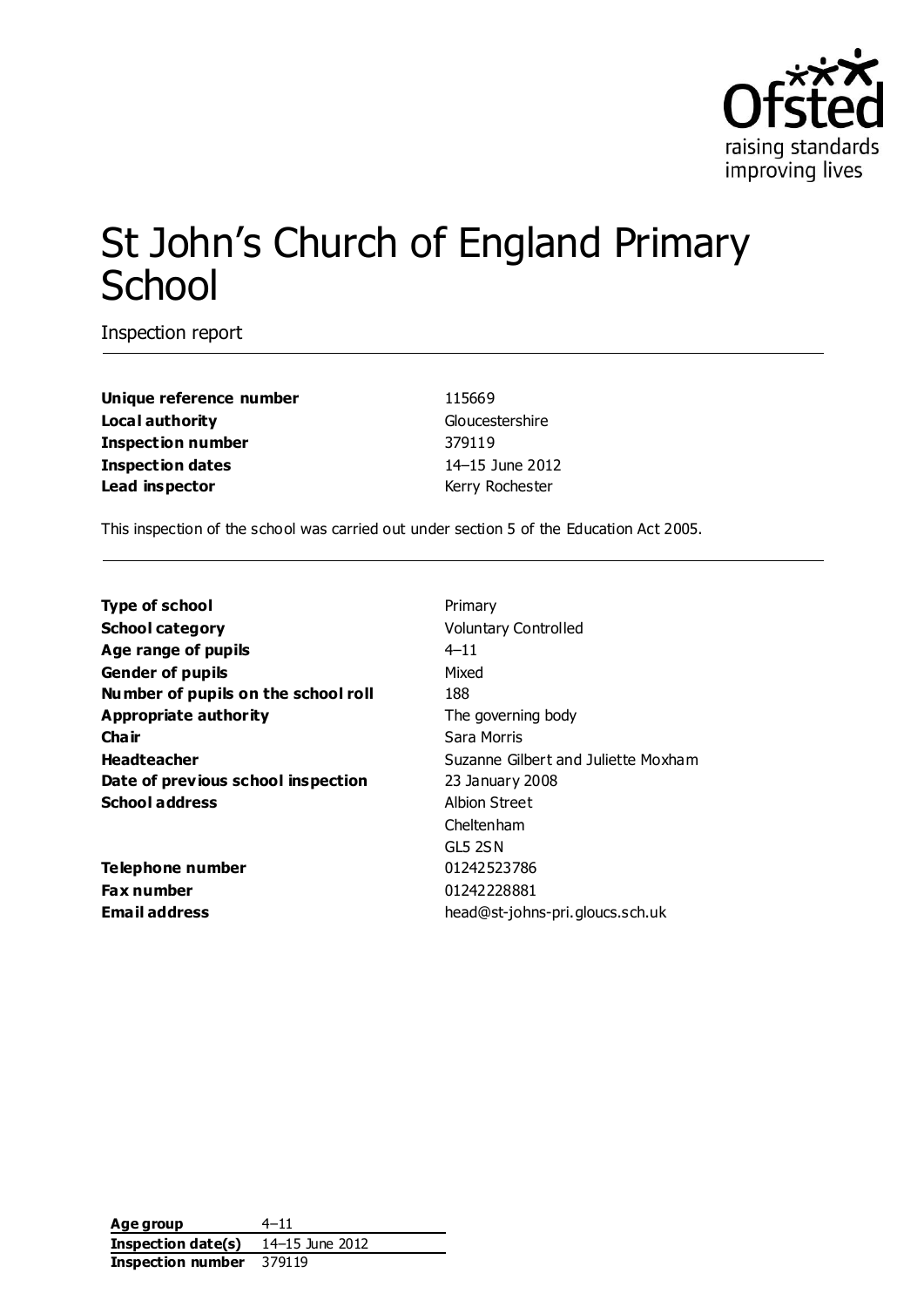

You can use Parent View to give Ofsted your opinion on your child's school. Ofsted will use the information parents and carers provide when deciding which schools to inspect and when.

You can also use Parent View to find out what other parents and carers think about schools in England. You can visit [www.parentview.ofsted.gov.uk,](http://www.parentview.ofsted.gov.uk/) or look for the link on the main Ofsted website: [www.ofsted.gov.uk](http://www.ofsted.gov.uk/)

The Office for Standards in Education, Children's Services and Skills (Ofsted) regulates and inspects to achieve excellence in the care of children and young people, and in education and skills for learners of all ages. It regulates and inspects childcare and children's social care, and inspects the Children and Family Court Advisory Support Service (Cafcass), schools, colleges, initial teacher training, work-based learning and skills training, adult and community learning, and education and training in prisons and other secure establishments. It assesses council children's services, and inspects services for looked after children, safeguarding and child protection.

Further copies of this report are obtainable from the school. Under the Education Act 2005, the school must provide a copy of this report free of charge to certain categories of people. A charge not exceeding the full cost of reproduction may be made for any other copies supplied.

If you would like a copy of this document in a different format, such as large print or Braille, please telephone 0300 123 4234, or email enquiries@ofsted.gov.uk.

You may copy all or parts of this document for non-commercial educational purposes, as long as you give details of the source and date of publication and do not alter the information in any way.

To receive regular email alerts about new publications, including survey reports and school inspection reports, please visit our website and go to 'Subscribe'.

Piccadilly Gate Store St **Manchester** M1 2WD

T: 0300 123 4234 Textphone: 0161 618 8524 E: enquiries@ofsted.gov.uk W: www.ofsted.gov.uk



© Crown copyright 2012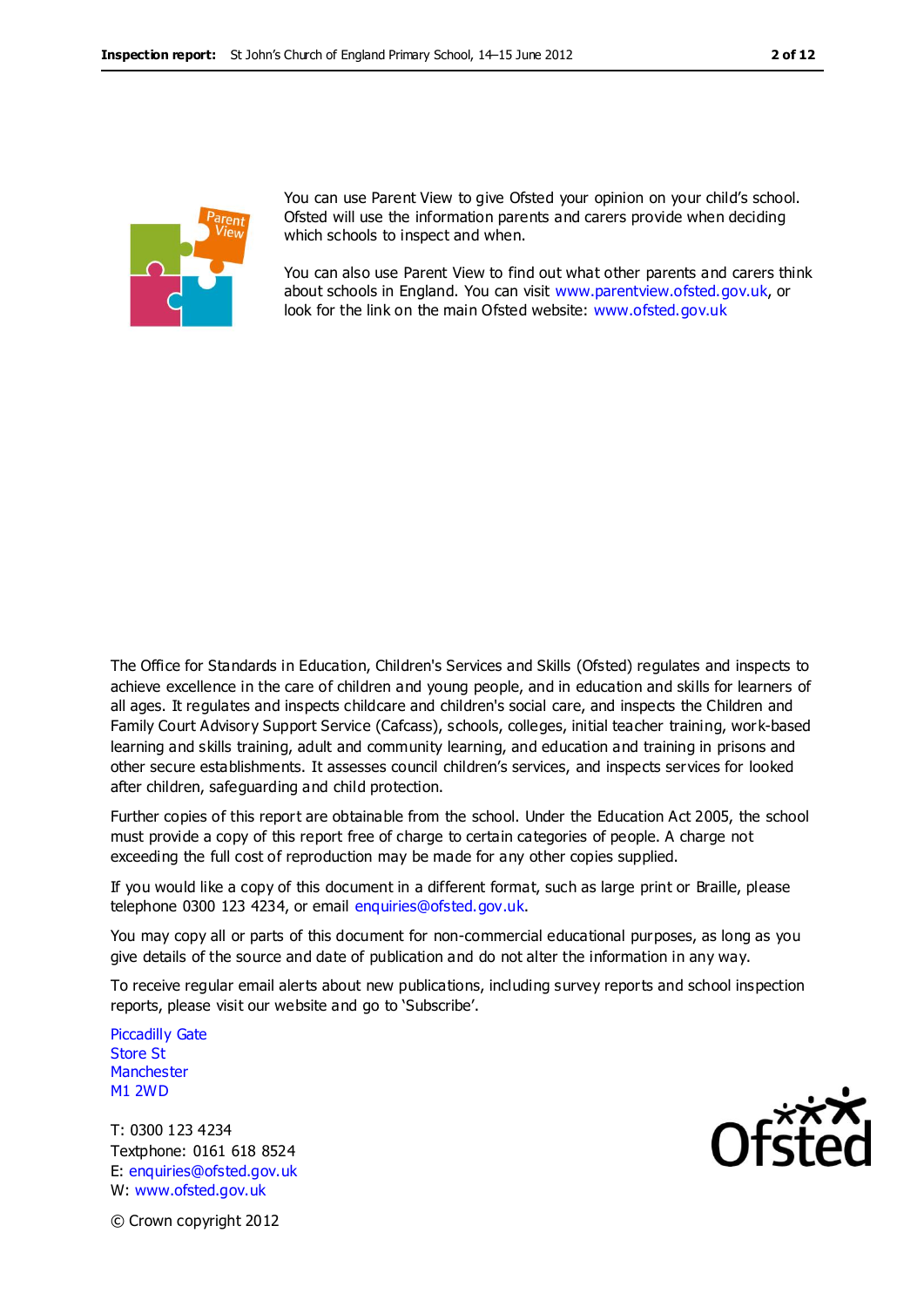## **Introduction**

| Inspection team |                      |
|-----------------|----------------------|
| Kerry Rochester | Additional inspector |
| Graeme Burgess  | Additional inspector |

This inspection was carried out with two days' notice. Inspectors observed 17 lessons taught by 10 staff. They held discussions with staff, pupils and representatives of the governing body. They attended assembly and listened to pupils read. Inspectors took account of the responses to the on-line Parent View survey in planning the inspection. They observed the school's work and looked at pupils' books, the school's self-evaluation, documents relating to safeguarding and data relating to pupils' achievement. They analysed the responses to the 59 questionnaires returned by parents and carers, as well as those returned by pupils and staff.

## **Information about the school**

St John's is a smaller than average primary school. It meets the current floor standards, which set the minimum standards expected by the government. A higher than average proportion of pupils is from minority ethnic groups. The proportion of pupils speaking English as an additional language is well above the national average. The proportion of pupils who are supported by school action plus or who have a statement of special educational needs is also below average. More pupils than average enter or leave the school at other than the normal times during the school year. The proportion of pupils known to be eligible for free school meals is in line with the national picture. Children in the Early Years Foundation Stage are taught in one Reception class.

Since the previous inspection, there has been a change in the leadership of the school and since September 2012, the school has been managed by two coheadteachers. There is a privately run before- and after-school club on the site that was not a part of this inspection.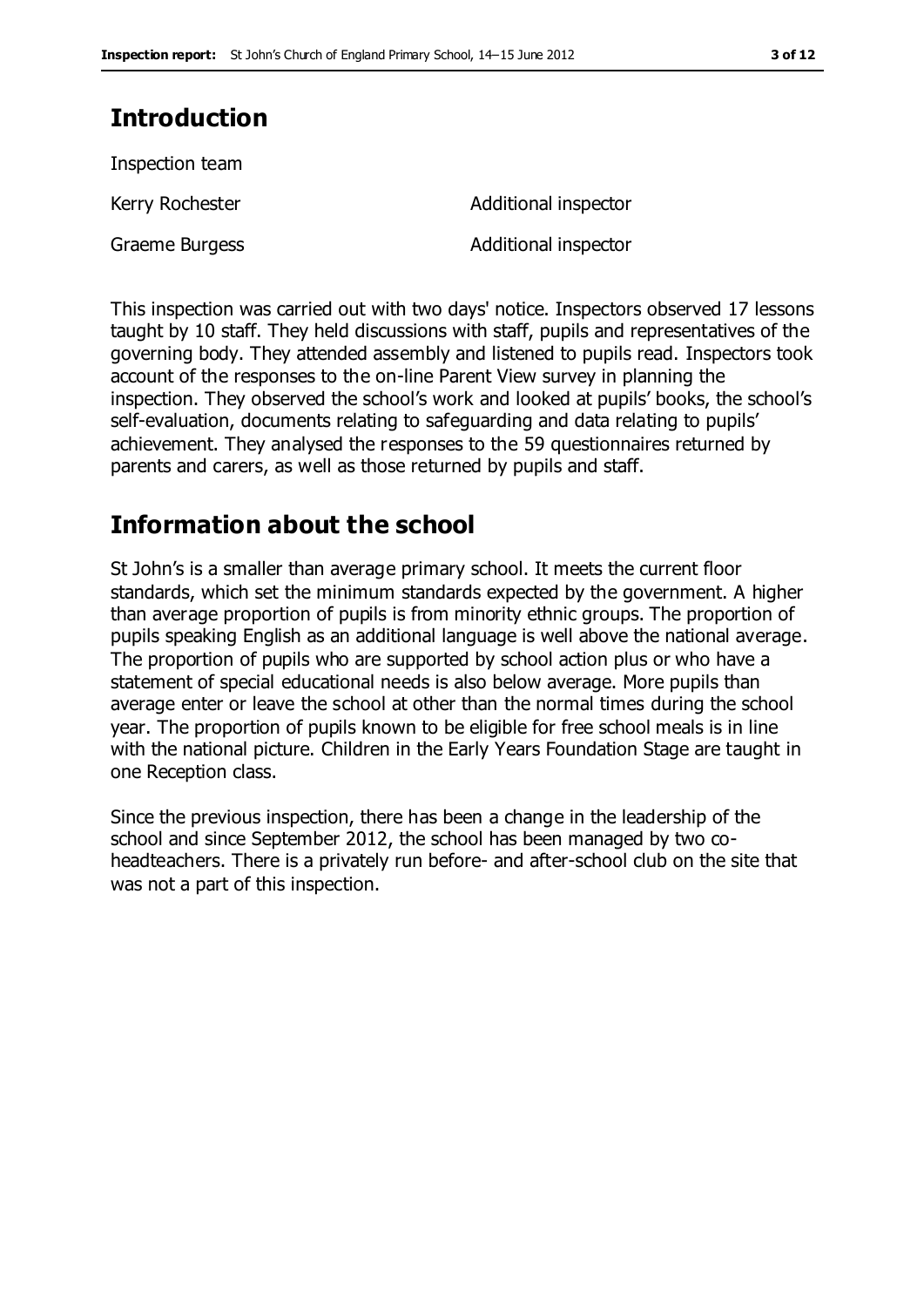## **Inspection judgements**

| <b>Overall effectiveness</b>     |  |
|----------------------------------|--|
|                                  |  |
| <b>Achievement of pupils</b>     |  |
| <b>Quality of teaching</b>       |  |
| Behaviour and safety of pupils   |  |
| <b>Leadership and management</b> |  |

## **Key findings**

- St John's is a good school. The school is not yet outstanding because teachers' use of assessment does not enable all pupils to make consistently rapid progress in all classes. The systems for monitoring and improving teaching and learning are good overall but middle leaders do not take a full part in checks in learning in their subjects and this impedes their contribution to securing further improvements.
- Pupils' achievement is good. Children make good progress in the Reception class and this level of progress largely continues as pupils move up through the school, with slight variation. By the time they leave Year 6, attainment is above average overall, and writing standards are high.
- Teaching is mostly good. Teachers inspire and motivate pupils to do their best and ensure the differing needs of pupils are met well in most lessons. Teachers use written marking to identify what the pupils are doing well, but progress slows when pupils are not given guidance in the marking about how to make the next steps, or opportunity to follow up guidance when it is given. As some teachers do not involve pupils enough in setting personal learning targets, pupils are sometimes unsure about what these mean or how to use them to help them make progress.
- Pupils' behaviour and safety are good. This comes in part from the strong caring atmosphere in which the pupils thrive. They enjoy school, have positive attitudes towards their learning and show respect and consideration towards each other.
- Good leadership and management have consolidated the school's good overall effectiveness since the previous inspection and have improved writing standards further. Performance management and training of staff is beginning to improve teaching and help middle leaders to develop their roles effectively in order for them to make a greater contribution to the drive for improvement.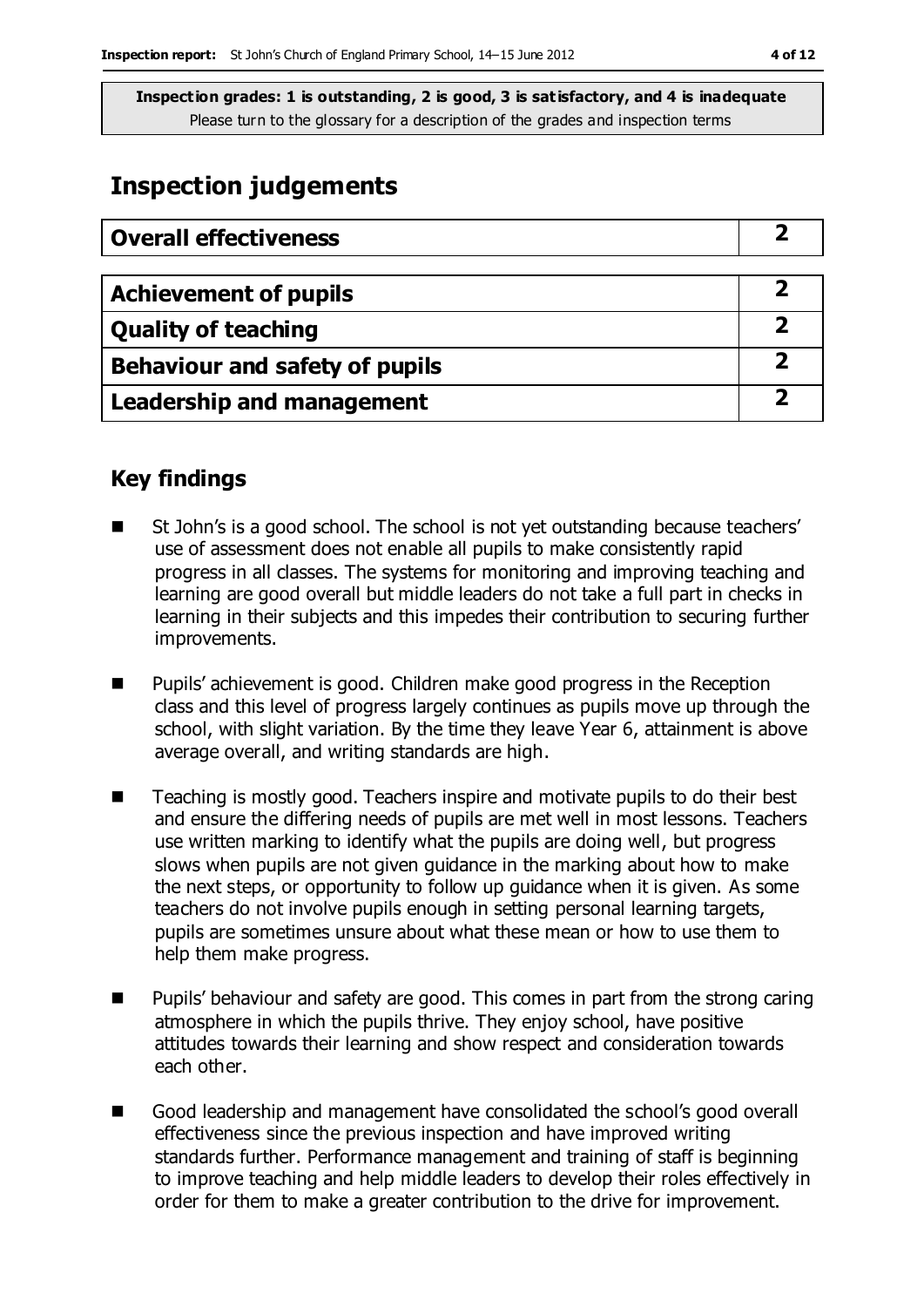### **What does the school need to do to improve further?**

- By July 2013, improve teachers' use of assessment and its impact so that all pupils make rapid and sustained progress, by:
	- involving pupils more in setting personal learning targets and helping them to understand how these will guide improvement
	- ensuring that marking consistently provides specific advice for pupils on how to improve their work and reach the next steps in learning
	- providing opportunities for pupils to follow up on teachers' written guidance.
- By July 2013, develop the role of middle leaders in checking the quality of teaching and learning throughout the school to ensure their stronger contribution to improving pupils' achievement.

## **Main report**

#### **Achievement of pupils**

When children start school, their skills are generally a little below the expected levels for their age. They get off to a good start in the Reception class and reach broadly average levels of attainment by the time they enter Year 1. The good progress continues so that pupils attain standards above the national average by the end of Year 6. The action that senior leaders took as part of a focus to improve writing across the school has resulted in writing attainment which reached well above the national average in 2011 and this picture has continued in current work. Pupils in Year 6 enjoy writing for a range of purposes and their creative writing shows maturity and imagination, as well as high levels of grammatical understanding.

Typically, pupils enjoy lessons, have good attitudes to learning, settle quickly and respond well to the good teaching strategies used to stimulate their learning. Early literacy skills are given priority. Pupils' increasing knowledge of phonics (linking sounds with letters) is due to daily practice in Reception and in Years 1 and 2. In a lesson observed in Reception, children made good progress in reading, independently recalling and sounding out letters. As a result, they were able to write new words independently. This good start is built on in the rest of the school so that attainment in reading is average by the end of Year 2 and above average by the end of Year 6. Pupils at all ages talk of their enjoyment of reading and were eager to read to inspectors. They read confidently and fluently. Key Stage 2 pupils enjoy the daily reading workshops that help them to develop good reading strategies. In a Year 5 session observed, pupils responded very well to the challenge of analysing an author's work by completing comprehensive book reviews.

Pupils make good progress in mathematics. Reception pupils develop a secure knowledge of counting and ordering numbers to 20, and in class, Year 2 pupils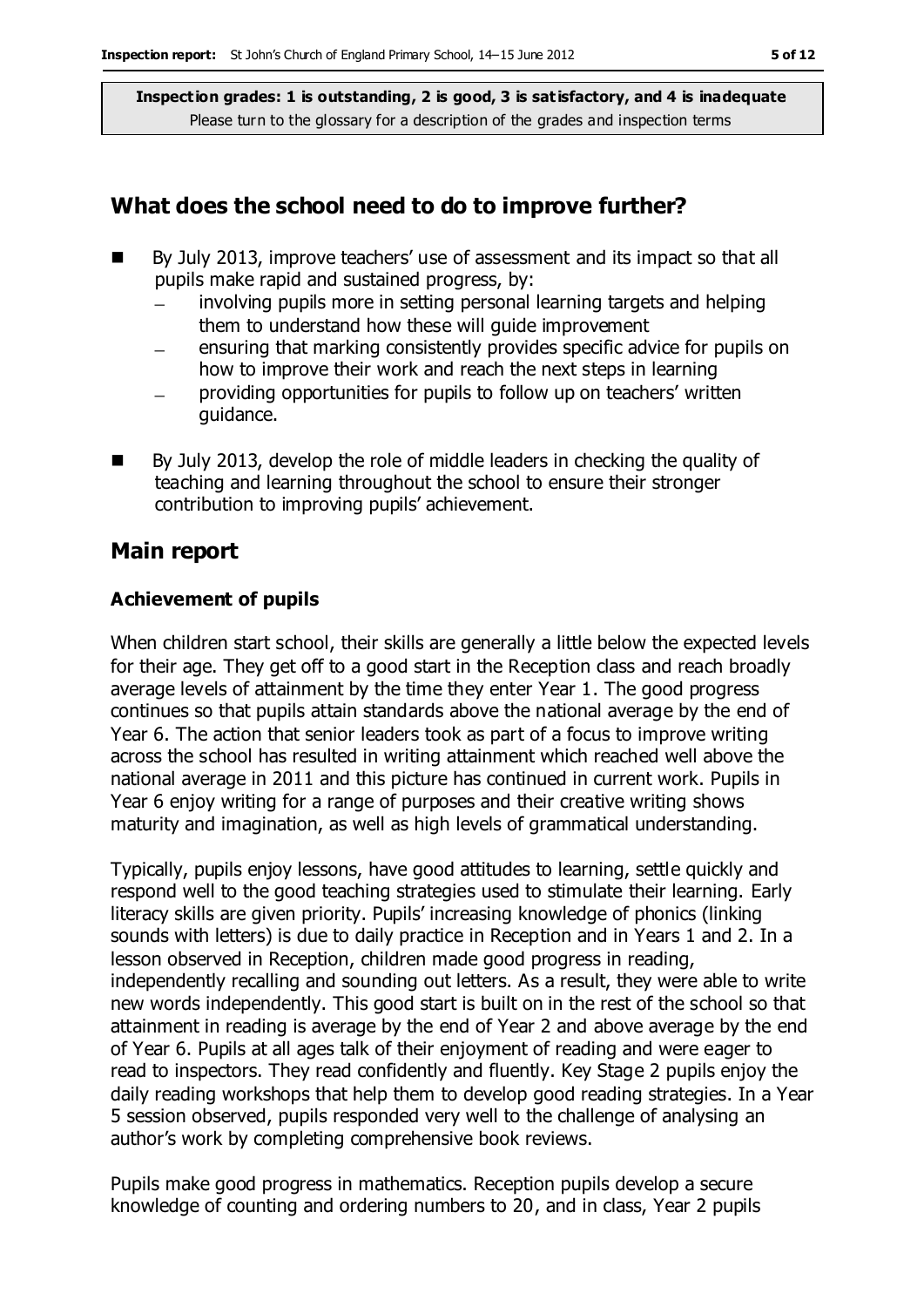demonstrated a good understanding of reading time to the hour and half past. Older pupils worked with confidence when identifying complex number patterns and sequences.

Parents' and carers' views that their children are making good progress concurs with inspectors' findings. All groups of pupils are helped to learn well, including those who enter the school roll later than the usual starting points, those who speak English as an additional language and those who are known to be eligible for free school meals. Gaps in performance within school have narrowed sharply because the school has implemented specially tailored programmes, for instance in support of the high proportion of pupils who speak English as an additional language. The extra help and guidance ensure they are fully involved in lessons, make good progress and achieve at least as well as their peers. Disabled pupils and those with special educational needs also make progress at the same rate as their classmates through the effective deployment of teaching assistants to support their learning.

#### **Quality of teaching**

Most parents and carers feel that the quality of teaching is good. This view is endorsed by inspection findings and pupils' good progress and achievement. In the Reception class, particularly in communication, language and literacy, strong teaching of linking sounds and letters helps children make good gains in reading and writing. Teacher-led sessions and those where children choose for themselves are well balanced and strongly promote children's independence and their personal and social development.

Teaching is securely underpinned by an exciting and relevant curriculum which is enriched by a wide range of after-school clubs that promote pupils' spiritual, moral, social and cultural development well. Pupils with disabilities or special educational needs are taught well and, as a result, make the same good progress as everyone else. Where teaching is at its best, teachers ensure there is a good pace to learning and have high expectations of pupils' work. Throughout the school, teachers have good subject knowledge and, where questioning is strongest, staff use it to target and extend progress and promote learning and thinking. For example, in a Year 6 lesson, the teacher used questioning well to set the pupils the challenge of analysing an author's style of writing. The pupils successfully identified the difference between tension and description. They applied this knowledge to their writing and, as a result, all ability groups developed excellent understanding of the topic. In a mathematics lesson in Year 6, the teacher quickly engaged the pupils with key focused questions. The questioning ensured that learning was brisk and challenges pupils at an appropriate level. In almost all lessons, teachers provide explicit learning objectives and pupils engage in activities, knowing what the steps to success are for that lesson.

In a few less effective lessons where teaching is satisfactory, assessment information is not always used to set suitably challenging and personalised learning targets, and so pupils do not know, with sufficient precision, how their personal targets support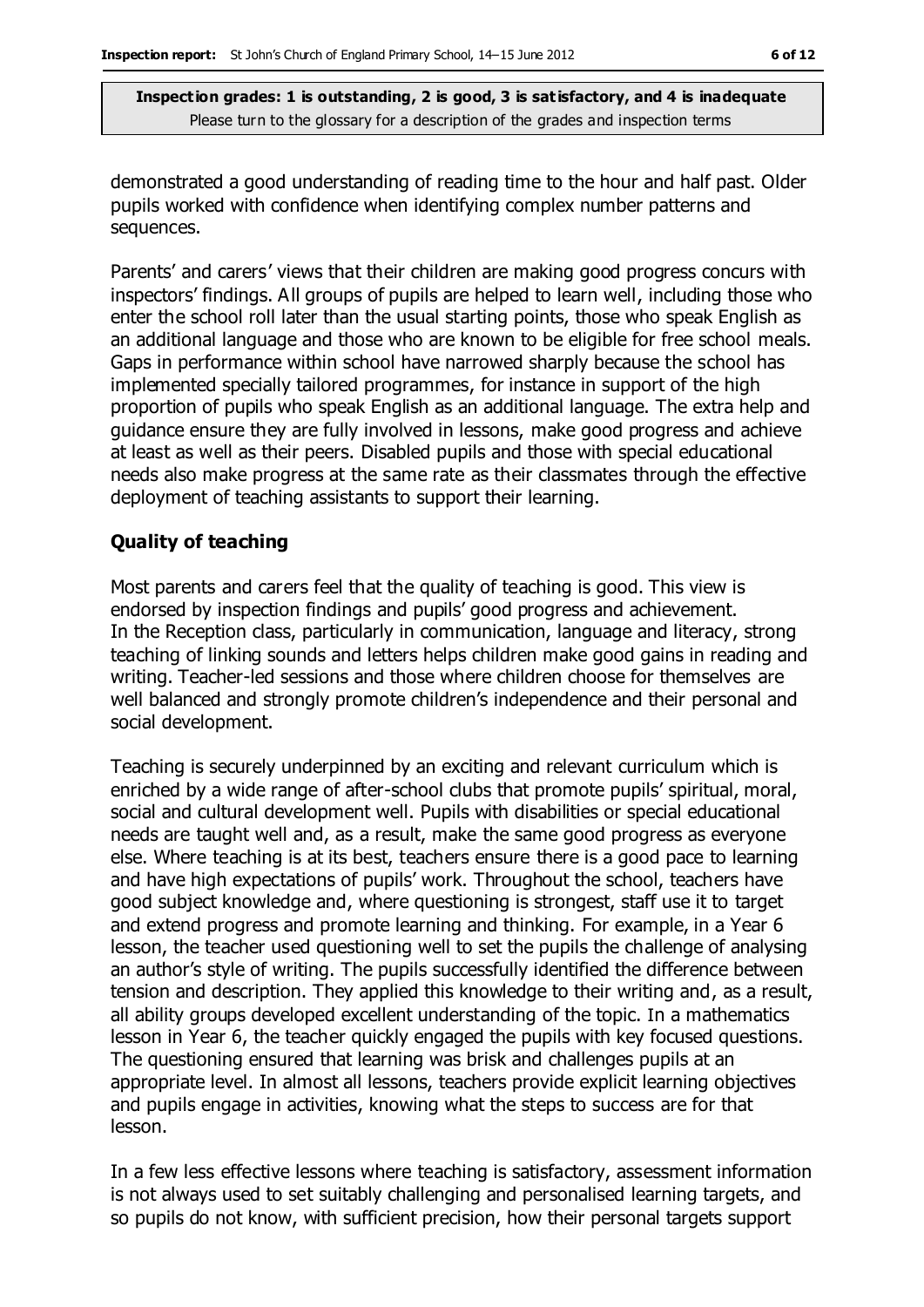the next step in their learning. Teachers' written marking is of variable quality. Marking is often positive and confidence-building, but does not consistently give pupils relevant guidance on what they need to do to improve, nor point to the next steps in their learning. Where good guidance is given, there are insufficient opportunities for pupils to respond to it.

#### **Behaviour and safety of pupils**

All pupils, parents and carers responding to the inspection questionnaires agree that there is a good standard of behaviour and that pupils are kept safe. Inspectors checked school records and observed behaviour around school, at playtime and lunchtime and found behaviour is typically good. Pupils' good behaviour and positive attitudes towards their work mean that learning is rarely disrupted. Pupils from a diverse range of backgrounds get on well together and the warm and welcoming ethos of the school supports and encourages pupils' all-round development. Pupils are polite to adults, respectful of each other, courteous and thoroughly enjoy school.

The school's attention to safety ensures that pupils can talk confidently about dealing with possible dangers they may encounter. The school's records of bullying and racist incidents, over time, and discussions with many pupils, during lessons and in group discussions, showed that bullying in any form is uncommon. Pupils are confident about what to do if they have any concerns and they feel the school responds successfully and promptly. Through an unrelenting focus on using all possible strategies to encourage parents and carers to send their children to school regularly, attendance has improved and is now average.

#### **Leadership and management**

The co-headteachers work exceptionally well together and set high expectations for what every pupil and teacher can achieve. There is accurate self-evaluation and leaders know what still needs developing. They have worked successfully, since the previous inspection, to maintain and improve the quality of the school's work and consolidate pupils' good achievement. They have developed good systems that track pupils' progress and link teachers' practice to training opportunities. As a result, progress is now more evenly good across the school, with pockets of outstanding progress. Taking into account these improvements in pupils' progress, rising attendance and continuing good teaching, the school has clear capacity to improve further.

Good management of staff performance has provided the basis for carefully identified staff training. Senior leaders meet all of the school's teachers each term to discuss the progress being made by pupils in their class. Pupils are known as individuals and staff work hard to help them to prepare for the next stage in their education, tackling discrimination and promoting equality well so that rates of learning and progress are good for all groups of pupils. Although senior staff monitor the quality of teaching and learning well, the school is aware that middle leaders are not fully involved in this process. This limits their overview and their impact on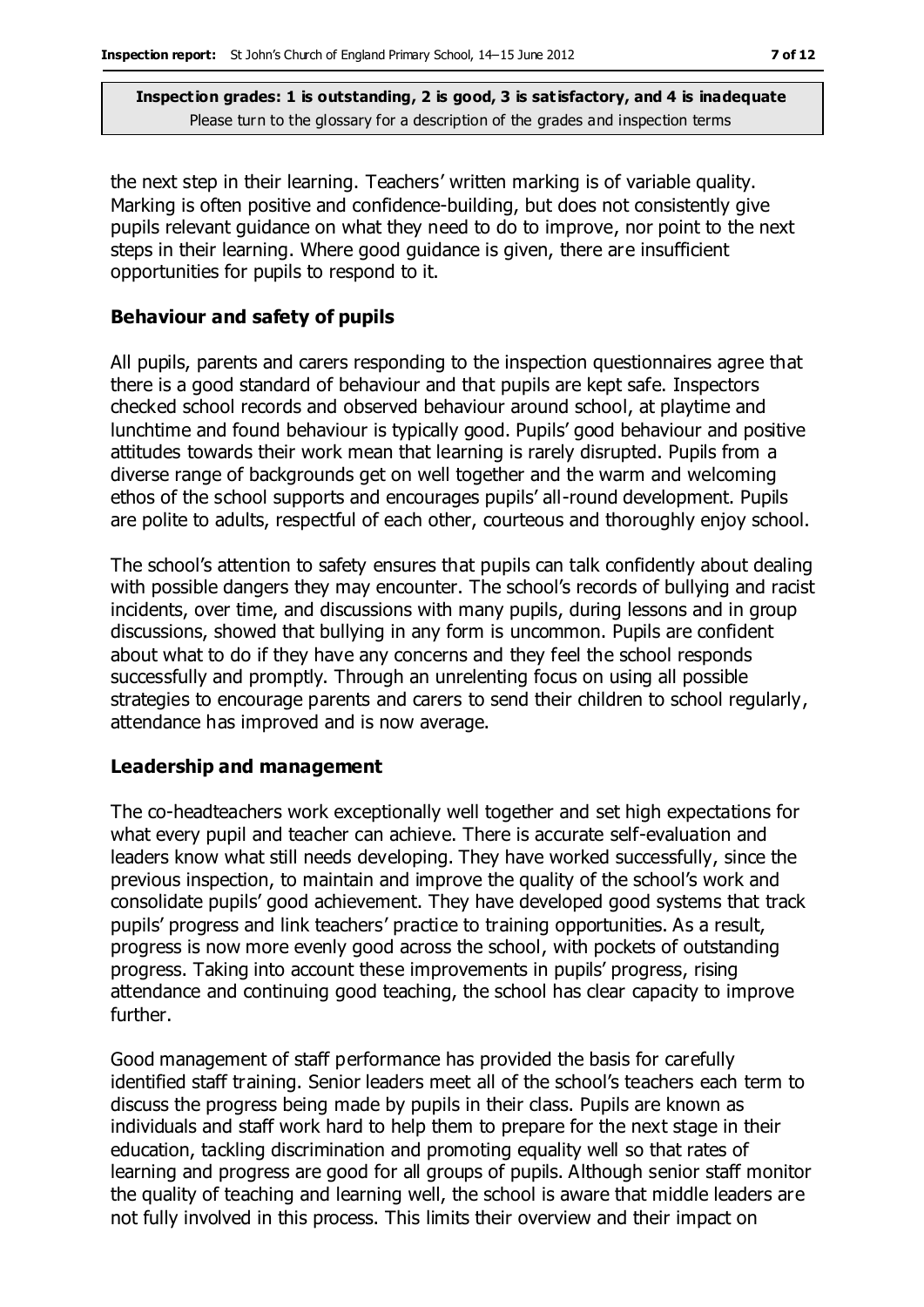raising the quality of teaching and learning in their subjects across the school.

The curriculum is well planned and supports pupils' enjoyment of learning. Parents and carers speak highly of the care and warmth provided by the school. Weekly assemblies promote the school's 'Values', which include teaching the pupils to be trustworthy, thankful, respectful and caring. These support the school's ethos and successfully promote pupils' spiritual, moral, social and cultural development.

The governing body provides effective support to the school and offers a good degree of challenge to the senior leadership team. Governors are very diligent in ensuring that safeguarding arrangements meet statutory requirements. The school engages very well with parents and carers. They are very positive about the work of the school, with a comment from one, reflecting the views of most: 'Any issues I have had have always been dealt with. The staff are very helpful and have always done their best to help us.'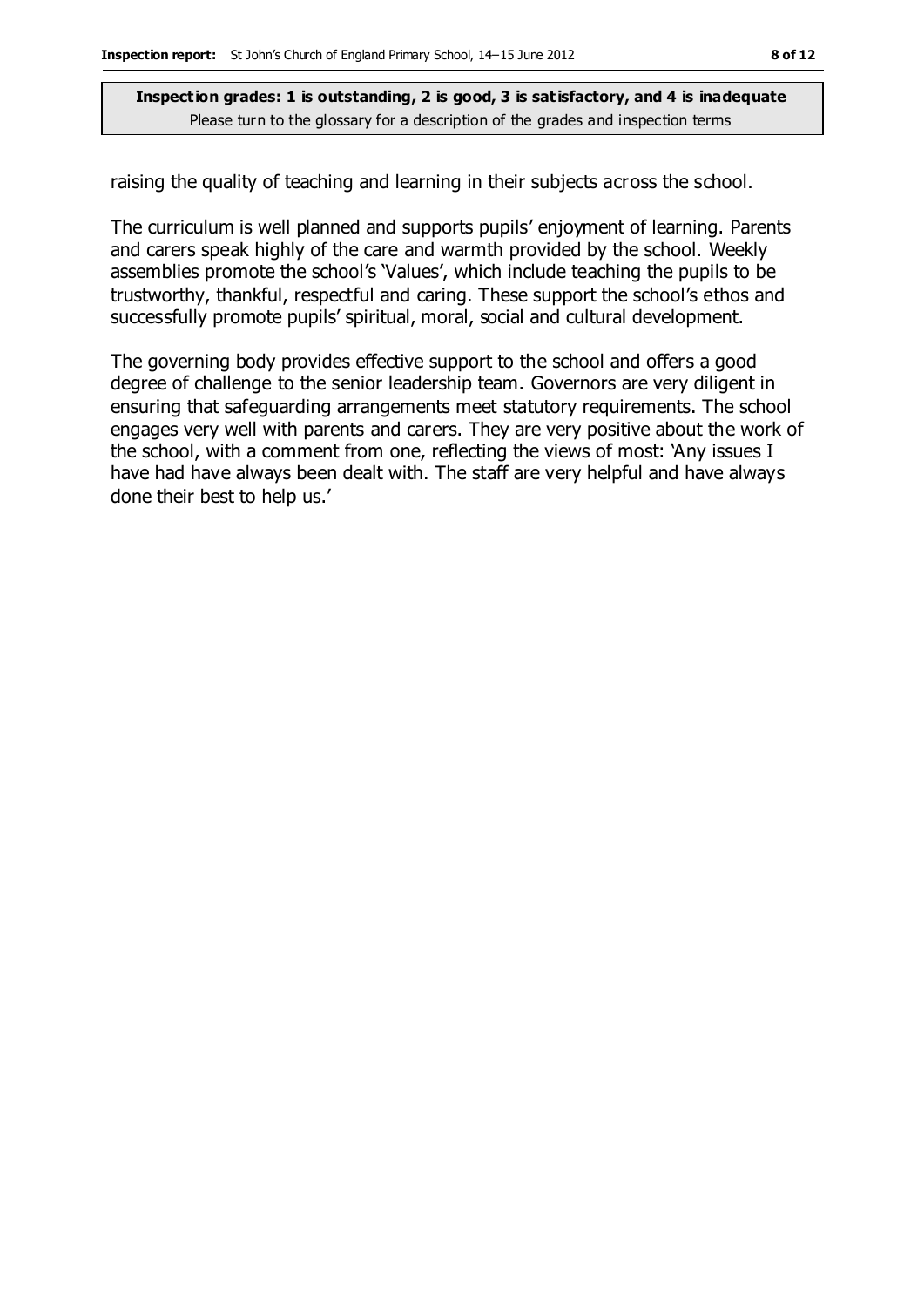## **Glossary**

#### **Grade Judgement Description** Grade  $1$  | Outstanding | These features are highly effective. An outstanding school provides exceptionally well for all its pupils' needs. Grade 2 Good These are very positive features of a school. A school that is good is serving its pupils well. Grade 3  $\parallel$  Satisfactory  $\parallel$  These features are of reasonable quality. A satisfactory school is providing adequately for its pupils. Grade 4  $\parallel$  Inadequate  $\parallel$  These features are not of an acceptable standard. An inadequate school needs to make significant improvement in order to meet the needs of its pupils. Ofsted inspectors will make further visits until it improves.

## **What inspection judgements mean**

## **Overall effectiveness of schools**

|                       | Overall effectiveness judgement (percentage of schools) |      |                     |                   |
|-----------------------|---------------------------------------------------------|------|---------------------|-------------------|
| <b>Type of school</b> | <b>Outstanding</b>                                      | Good | <b>Satisfactory</b> | <b>Inadequate</b> |
| Nursery schools       | 54                                                      | 42   |                     |                   |
| Primary schools       | 14                                                      | 49   | 32                  |                   |
| Secondary             | 20                                                      | 39   | 34                  |                   |
| schools               |                                                         |      |                     |                   |
| Special schools       | 33                                                      | 45   | 20                  |                   |
| Pupil referral        |                                                         | 55   | 28                  |                   |
| units                 |                                                         |      |                     |                   |
| All schools           | 16                                                      |      | 3٠                  |                   |

New school inspection arrangements have been introduced from 1 January 2012. This means that inspectors make judgements that were not made previously.

The data in the table above are for the period 1 September to 31 December 2011 and represent judgements that were made under the school inspection arrangements that were introduced on 1 September 2009. These data are consistent with the latest published official statistics about maintained school inspection outcomes (see [www.ofsted.gov.uk\)](http://www.ofsted.gov.uk/).

The sample of schools inspected during 2010/11 was not representative of all schools nationally, as weaker schools are inspected more frequently than good or outstanding schools.

Primary schools include primary academy converters. Secondary schools include secondary academy converters, sponsor-led academies and city technology colleges. Special schools include special academy converters and non-maintained special schools.

Percentages are rounded and do not always add exactly to 100.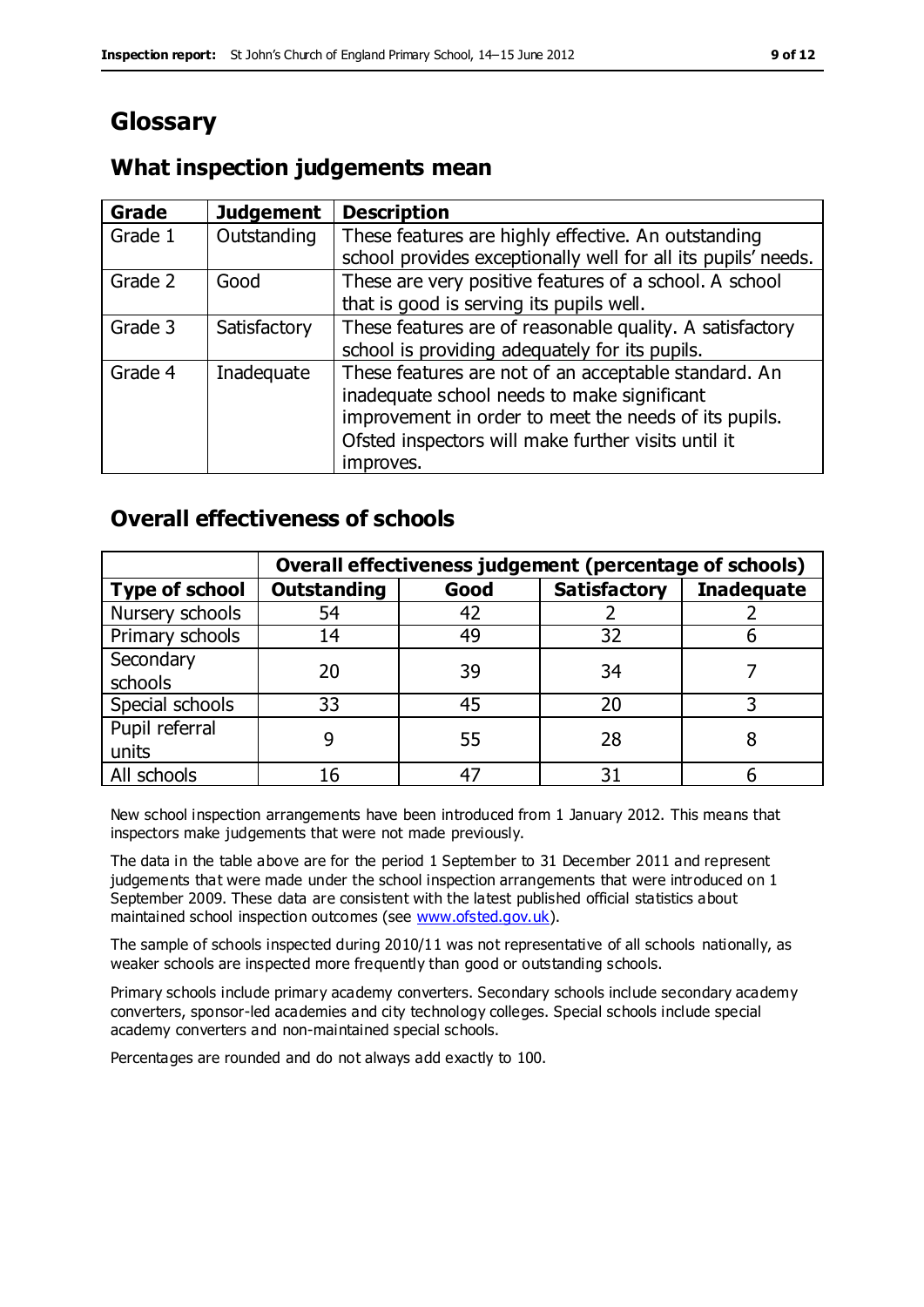## **Common terminology used by inspectors**

| Achievement:               | the progress and success of a pupil in their<br>learning and development taking account of their<br>attainment.                                                                                                        |
|----------------------------|------------------------------------------------------------------------------------------------------------------------------------------------------------------------------------------------------------------------|
| Attainment:                | the standard of the pupils' work shown by test and<br>examination results and in lessons.                                                                                                                              |
| Attendance                 | the regular attendance of pupils at school and in<br>lessons, taking into account the school's efforts to<br>encourage good attendance.                                                                                |
| Behaviour                  | how well pupils behave in lessons, with emphasis<br>on their attitude to learning. Pupils' punctuality to<br>lessons and their conduct around the school.                                                              |
| Capacity to improve:       | the proven ability of the school to continue<br>improving based on its self-evaluation and what<br>the school has accomplished so far and on the<br>quality of its systems to maintain improvement.                    |
| Floor standards            | the national minimum expectation of attainment<br>and progression measures.                                                                                                                                            |
| Leadership and management: | the contribution of all the staff with responsibilities,<br>not just the governors and headteacher, to<br>identifying priorities, directing and motivating staff<br>and running the school.                            |
| Learning:                  | how well pupils acquire knowledge, develop their<br>understanding, learn and practise skills and are<br>developing their competence as learners.                                                                       |
| Overall effectiveness:     | inspectors form a judgement on a school's overall<br>effectiveness based on the findings from their<br>inspection of the school.                                                                                       |
| Progress:                  | the rate at which pupils are learning in lessons and<br>over longer periods of time. It is often measured<br>by comparing the pupils' attainment at the end of a<br>key stage with their attainment when they started. |
| Safety                     | how safe pupils are in school, including in lessons;<br>and their understanding of risks. Pupils' freedom<br>from bullying and harassment. How well the school<br>promotes safety, for example e-learning.             |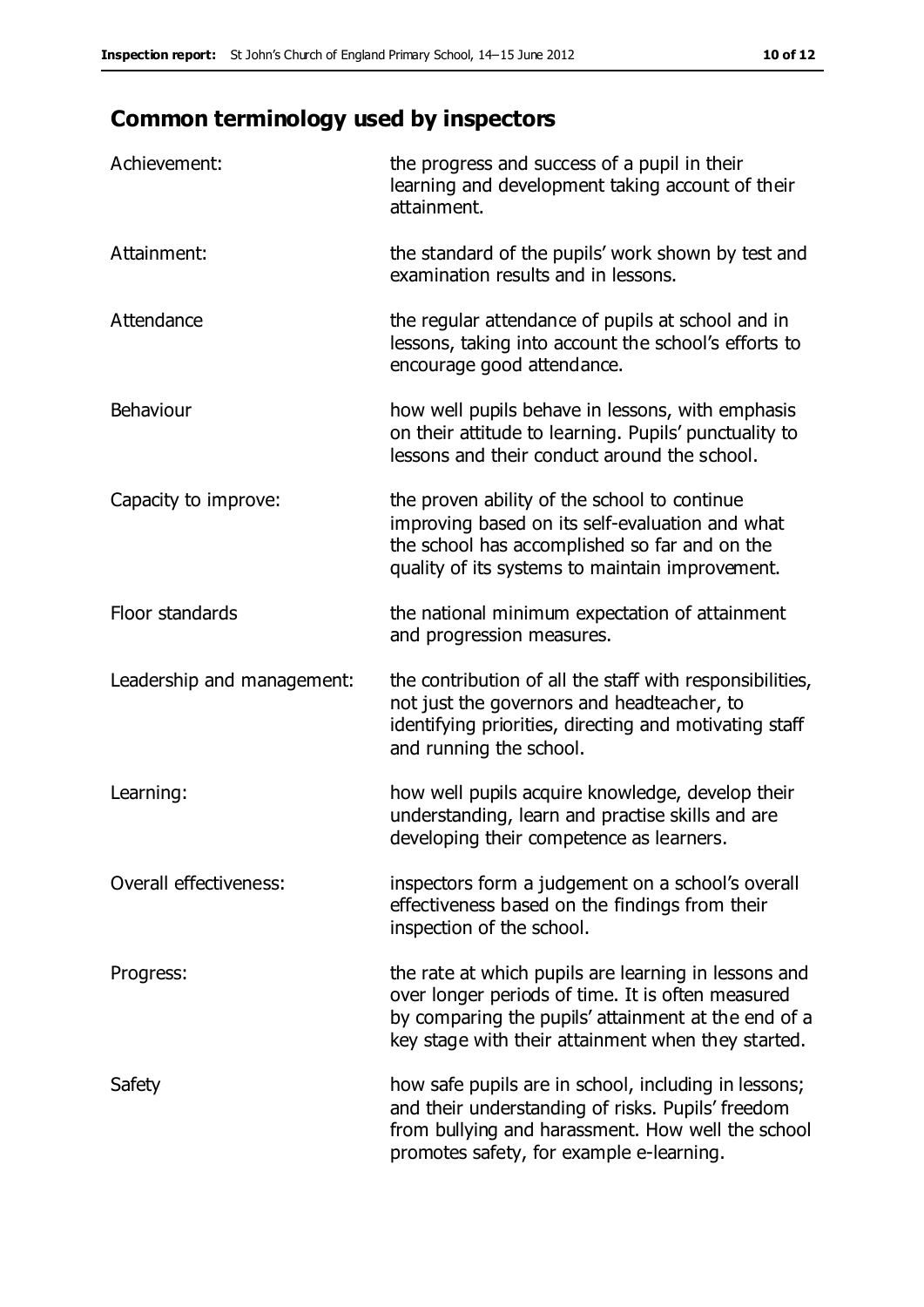#### **This letter is provided for the school, parents and carers to share with their children. It describes Ofsted's main findings from the inspection of their school.**

18 June 2012

Dear Pupils

#### **Inspection of St John's Church of England Primary School, Cheltenham, GL52 2SN**

Thank you for your warm and friendly welcome and for helping us when we visited your school recently. We enjoyed talking with you and hearing some of you read. Thank you, too, for responding to the questionnaire. This letter tells you about the judgements that we reached during our visit.

You go to a good school. Here are some of the things we found.

- You are polite, care for each other and have good relationships with the staff.
- You are taught well and this helps you make good progress. You are doing better than the average for children of your age in this country.
- You agree that behaviour is good; you enjoy school and you know how to keep yourselves safe.
- The school leaders are doing the right things to move your school forward.

We have asked the school to help you make the best progress you possibly can by involving you more in setting your own personal learning targets and in helping you to understand what these mean and how the targets can help you do even better. We have also asked that teachers give you more written guidance in your books that will help you improve, and the chance to follow up on the guidance.

Finally, we have asked that those teachers who are responsible for different subjects make more checks on their subjects through the school to help them make sure everything is at its best.

All of you can play a part by continuing to work hard and do your best. We hope that you will have every success in the future.

Yours sincerely

Kerry Rochester Lead inspector



raising standards improving lives